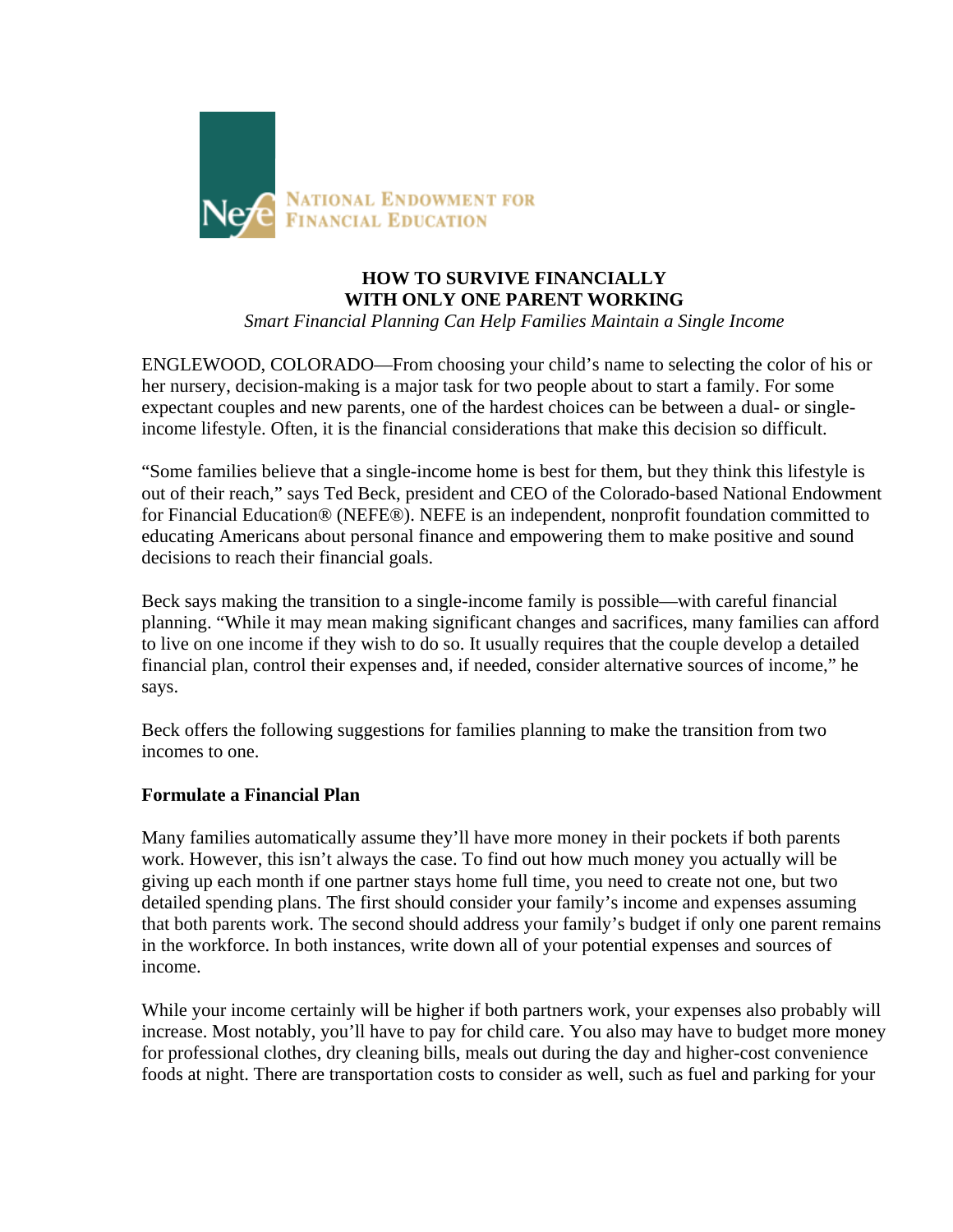car if you are commuting.

After you have analyzed both of your financial plans, you may find that relinquishing one individual's income won't make much difference in your overall budget. On the other hand, you might have learned that if one spouse leaves his or her job, your expenses will outweigh your income. Don't worry. According to Beck, there are numerous ways to make a one-income family feasible. Here's how.

#### **Minimize Expenses**

"The first step to trimming down expenses is to cut out any items you buy that are not necessary. For example, with one parent staying home, you might find that you no longer need two cell phones and can get by with only one," Beck says.

You also may want to consider taking a break from cable television, trimming your grocery bill by using coupons, limiting the frequency of dining out, renting movies instead of going to the theater and taking advantage of the library. Also, examine your budget for spending leaks. Examples include purchasing expensive coffee drinks, cigarettes and sodas from vending machines. Beck says, "If you currently are buying three coffee drinks a week that cost four dollars each, you are spending \$624 a year on coffee. Imagine if you could use this money to supplement your income instead." Try and identify your own unnecessary leaks and minimize them.

As another money-saving option, perhaps one person can rely on alternative forms of transportation. Or, families with two or more cars could consider selling one of them, with the working parent taking public transportation to and from his or her job each day. "The minor inconvenience of sharing a car can save you thousands of dollars each year in car payments, gas, maintenance and insurance costs," Beck says.

Finally, as you consider ways to cut your family's costs, remember to incorporate inexpensive, or even free, family activities into your daily life. Spending time together without spending money will help your budget now and also will reinforce positive money-management habits for your child to emulate in the future.

#### **Consider Alternative Sources of Income**

If you have trimmed down your expenses and still are coming up short, you may need to consider how the non-working parent could generate some income without returning to full-time work. Perhaps that partner could work from home on a contract or freelance basis. This way, he or she would have the flexibility to work when the child is napping or after the working parent has returned home. Another option would be to work part time or job share.

"If you want to be a stay-at-home parent, but are looking for some flexible work, you may want to start job hunting with a past employer," Beck suggests. "If you were a valuable employee, a former supervisor may be more willing to work with your family's needs than a new one would be."

No matter how you choose to supplement your earnings, you can usually find a way to support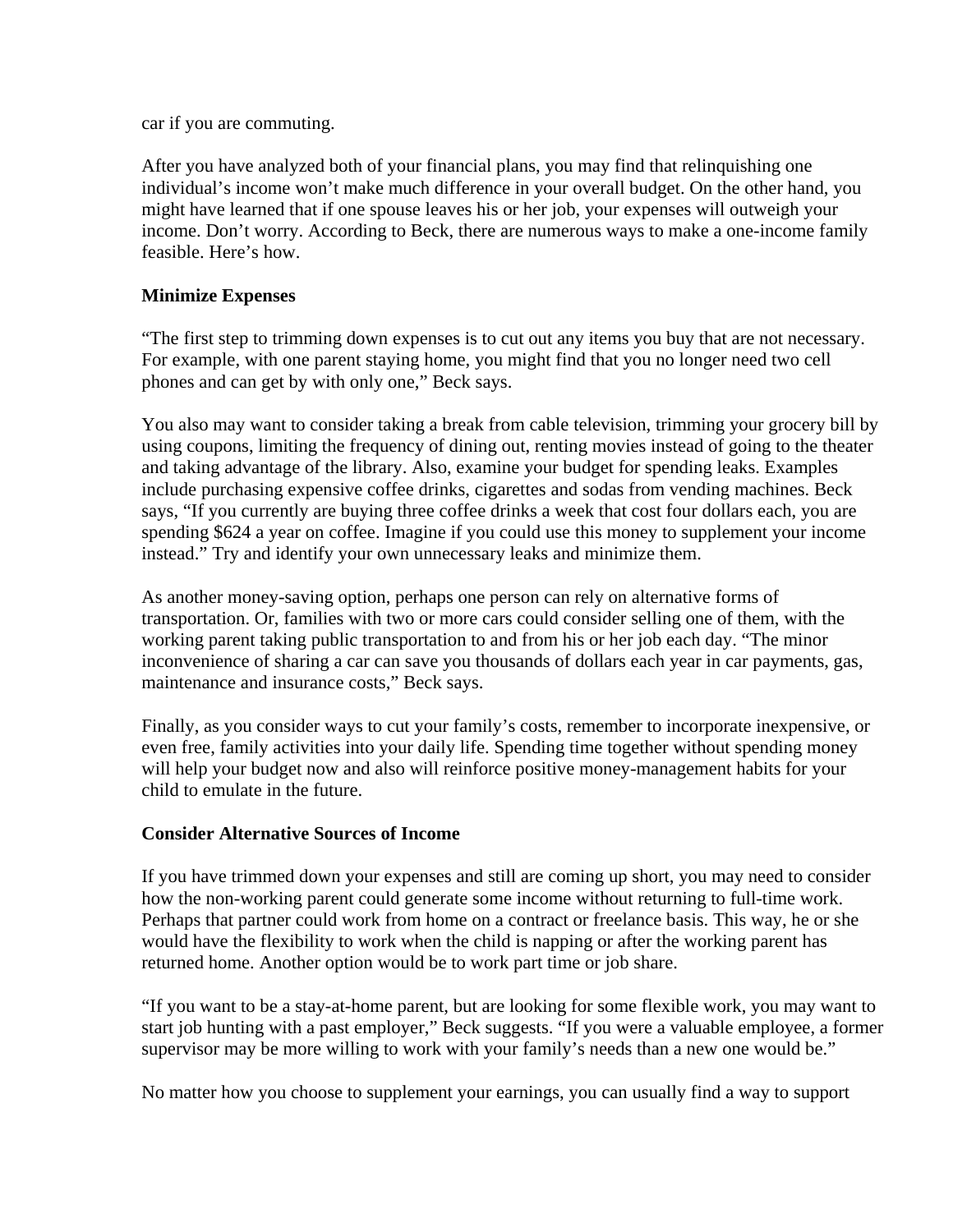both your financial needs and your child's best interests.

### **Additional Financial Considerations**

As you learn to cope with a single-income situation, return to your financial plan periodically to see how your overall numbers are changing. Also, review your plan to make sure you have included retirement planning as an expense for both the working and the non-working parent. The working partner should be contributing to a retirement saving vehicle, such as a 401(k) plan, through his or her place of employment. If there is no access to this type of plan, he or she should open an Individual Retirement Account (IRA) or Roth IRA, both classified as tax-advantaged retirement savings accounts. IRAs allow you to save pre-tax dollars toward your retirement. Money you put into a Roth IRA is taxed now, but you can withdraw it tax-free when you retire.

In addition, a married couple may be able to contribute to a spousal IRA if one parent is not working or making very little income. If you meet the income qualifications and file your taxes jointly, the stay-at-home parent can contribute up to \$4,000 a year to an IRA, provided the working spouse can cover the contribution. Couples may want to seek the advice of a qualified financial professional as they begin retirement planning.

Beck also recommends that families pay close attention to insurance as they are finalizing their financial plans. "Be sure you realize what insurance coverage you will lose if one parent leaves his or her job. Make arrangements to find coverage either through the working parent's plan or an individual plan," he says. "With a child on the way, you don't want to find yourself without health, disability and life insurance. Although this may increase your monthly expenses, it will be well worth it should you encounter an emergency."

## **Communicate and Stay Involved**

Hopefully, by cutting expenses and maximizing your potential income, you will be able to transition from a dual-income to a single-income family. However, your financial tasks are far from complete. The non-working parent should stay involved in all of the family finances regardless of the fact that he or she no longer works outside of the home. While one partner may take responsibility for the daily financial tasks, both people should know where and how their money is spent.

Beck also suggests that stay-at-home parents keep their career skills up to date. "There may be a time, perhaps when your child begins school or leaves home, when you want to return to work. To facilitate this transition, think about taking classes, perhaps online, that will keep your career skills fresh while you are a stay-at-home parent." You also may want to consider volunteering in your chosen field so that you not only will keep your job skills current, but also retain career connections that could prove invaluable when you begin looking for a job.

Above all, Beck suggests that parents talk to each other about their finances on a regular basis. "Find out how each parent feels regarding the new financial situation. Be open about your own emotions and also consider your partner's. If either person is unhappy, consider modifying the situation," Beck says. "If you communicate openly about your feelings, you and your partner are